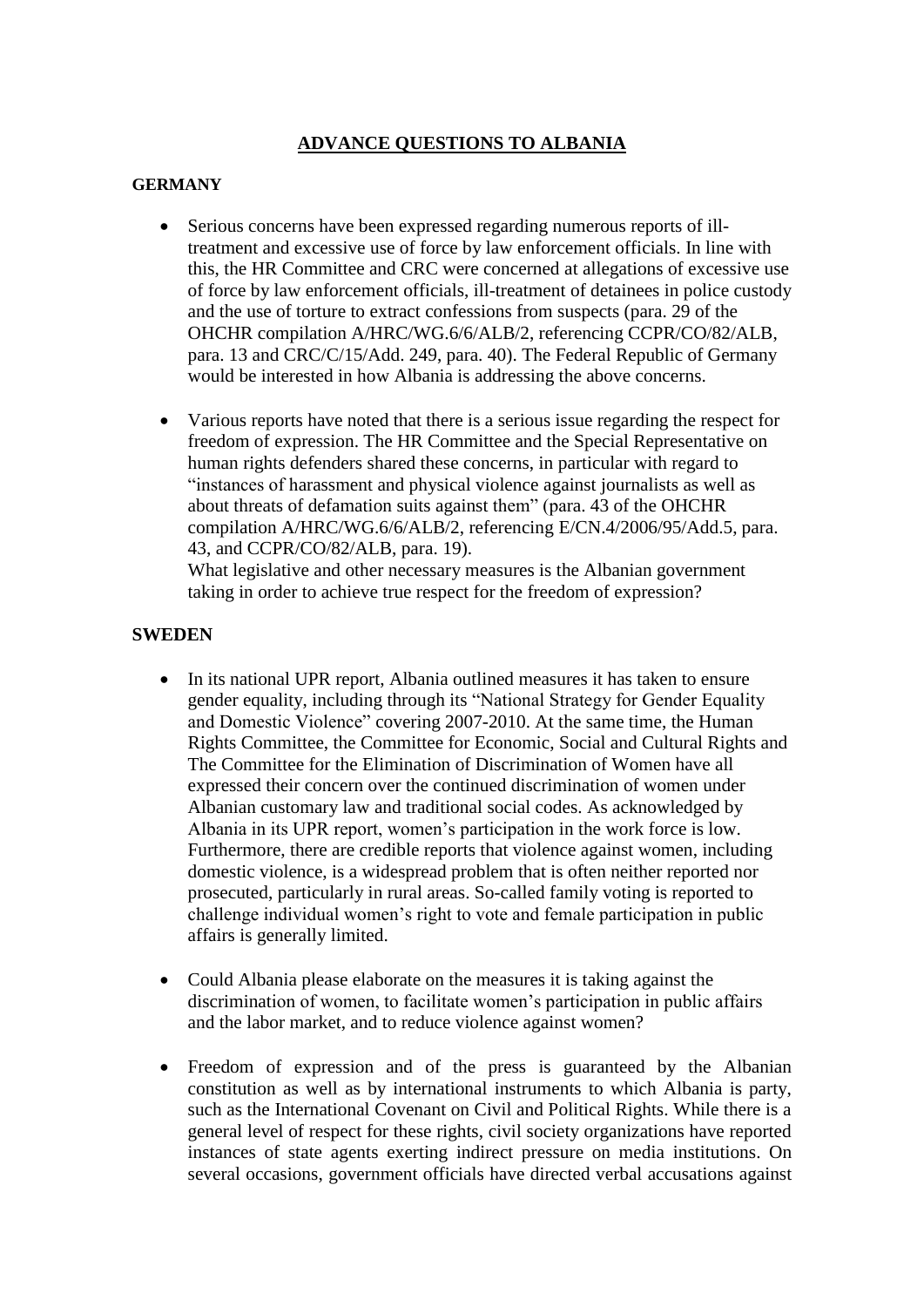media outlets who have reported allegations of wrongdoing by state agents, including by way of accusations of ties to organized crime and of having compromising personal financial interests. Many journalists have complained that overall political pressure and other circumstances continue to hinder their ability to work freely.

 Could the government of Albania elaborate on the measures it has taken to ensure full respect for freedom of expression and of the press and to prevent acts of intimidation against media institutions as well as to ensure that perpetrators of such acts are brought to justice?

## **UNITED KINGDOM OF GREAT BRITAIN AND NORTHERN IRELAND**

- The UK is pleased to note a good range of legislation on key Human Right issues in the Albanian legal framework. In line with observations from international bodies, we would be interested to hear how the Albanian government plans to ensure that human rights legislation are implemented and enforced?
- Please could you elaborate on how Albania plans to address the reported physical attacks on journalists and more widely ensure that the appropriate legal framework is in place to enable the media to operate in a suitably protected way?
- We would be grateful for information on steps taken by the Government to tackle alleged cases of corruption and ensure prosecution, including in high profile cases.
- The UK welcomes the fact that, as described in paragraph 102 of Albania's National Report, there is strong framework in place for tackling trafficking in human beings, including the National Strategy for the Fight against Trafficking in Human Beings.
- We would appreciate further elaboration on the establishment and resourcing of fundamental elements of this framework such as ensuring that those responsible for trafficking are brought to justice and ensuring that there is a sufficient and robust witness protection scheme in place for victims of trafficking who give evidence against their traffickers in court.
- The UK welcomes the 30% quota introduced in Albania for female candidates prior to the June 2009 general election, and is pleased to note that, as a result of this, there has been a significant increase in the number of women MPs. We would welcome more information on further steps planned by the Albanian government designed to embed gender equality in Albania, especially with regard to tackling domestic violence?
- The UK welcomes the fact that, as stated in paragraph three of Albania's National Report, the draft report was "forwarded to non-governmental organisation representatives working on human rights protection and promotion with a view to taking their comments". We would be interested to hear what